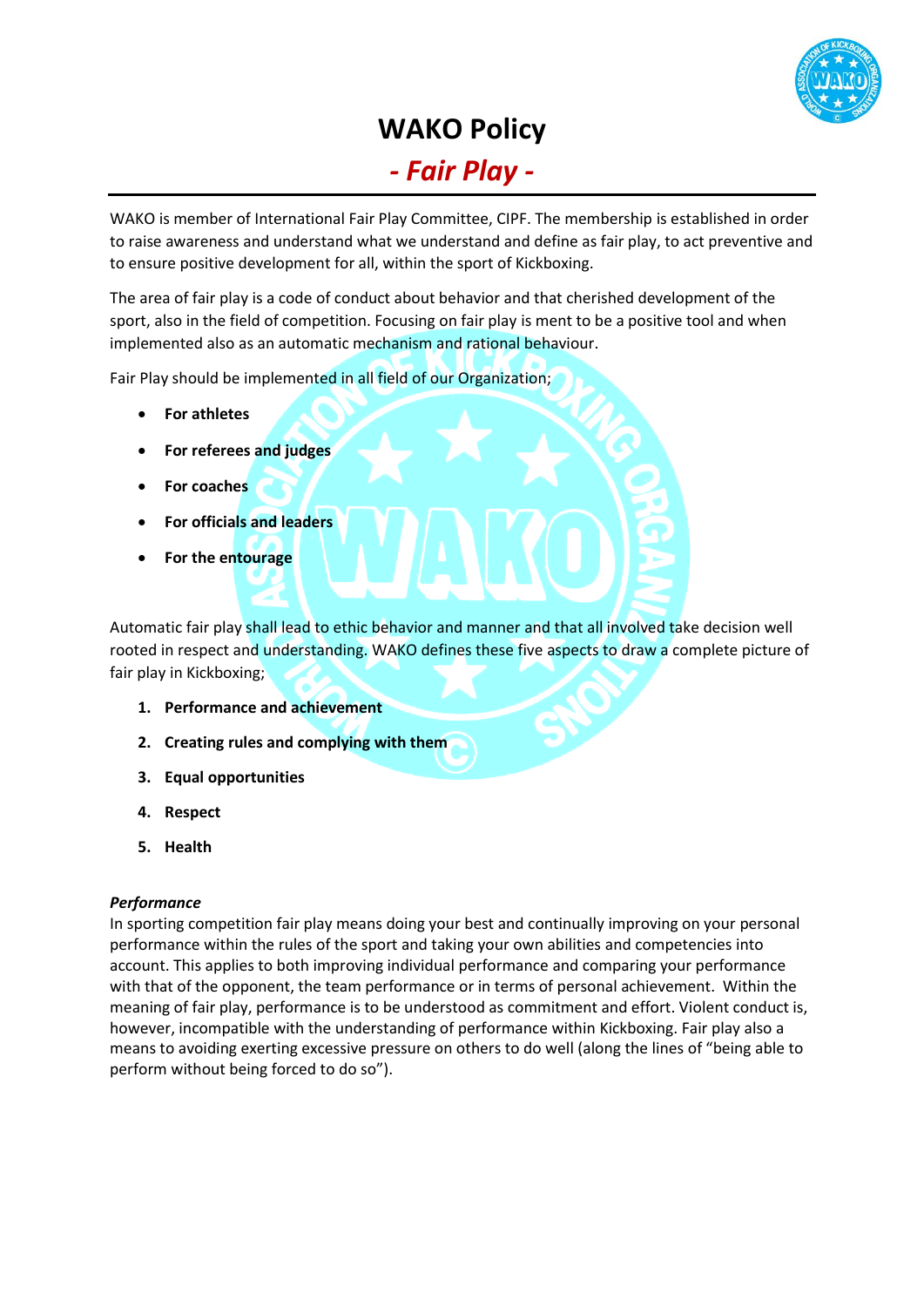

### *Creating rules and complying with them*

Fair play means complying with the structured rules of Kickboxing, behaving in accordance with them and acting within the spirit of those rules. The rules make the sport possible in the first place. In a particular Kickboxing under the governance of WAKO are the same worldwide and enable various cultures and nations to compete against one another Kickboxing. Fair play forms the basis of this agreement. In the interests of the sport this agreement can be changed if it helps to improve the game and within the rules, by laws and statutes. In this respect, the rules are inherently dynamic and not rigidly unalterable. Within the spirit of fair play related risks are also to be considered and it must be ensured that reasons outside the sport are not the exclusive driving force behind rule changes.

However, fair play also means ensuring when the rules are created and interpreted so that they enable the best possible performance, convey respect, take care of health and guarantee equal opportunities for all.

#### *Equal opportunities*

Fair play means observing and promoting the fundamental principles and the idea of equal opportunities in sport and Kickboxing. The principle of equal opportunities implies that the conditions before and during the sporting contest must be equal for all participants (as far as possible). In order to come as close as possible to this equality, fair play is indispensable. Beyond competitive sport fair play means giving everyone who would like to participate in the sport the opportunity to do so.

#### *Respect*

Fair play means respecting those involved in the sport and the sport itself, with tolerance of other views and opinions playing an important part. Only with respect for the dignity of others, and its own dignity, can sport develop its many and varied facets. By those playing sports showing respect for one another wide-ranging emotions lying dormant are brought to life, turning sporting events into a unique positive and expressive experience – whether on a personal scale or in a major international spectacle.

#### *Health*

Fair play means guaranteeing the health of fellow players as well as one's own health in Kickboxing and also generating overall a healthy well-being. Kickboxing helps to improve or preserve good health if it is practiced in accordance with the principles of fair play and within the rules. In this sense, fair play calls for careful monitoring of one's own abilities and resilience so as to avoid overstretching oneself or not stretching oneself sufficiently. Moreover, the health of an opponent as well as fellow team-mates must be recognized as inviolable.

------------

**These five aspects play a significant role in all performance levels and age groups in Kickboxing, ranging from competitive Kickboxing at both elite and popular levels, to Kickboxing for fun, leisure and health. Furthermore, the CIFP does not view sport for the disabled as an independent category since disabled athletes are engaged in similar categories of sport.**

The Fair Play implementation handbook lectures more deeply in each of the above subjects in how to act and how to understand and live fair play in a natural way understanding the complexity in exercising activity and to live it.

Read it, understand it and do it!